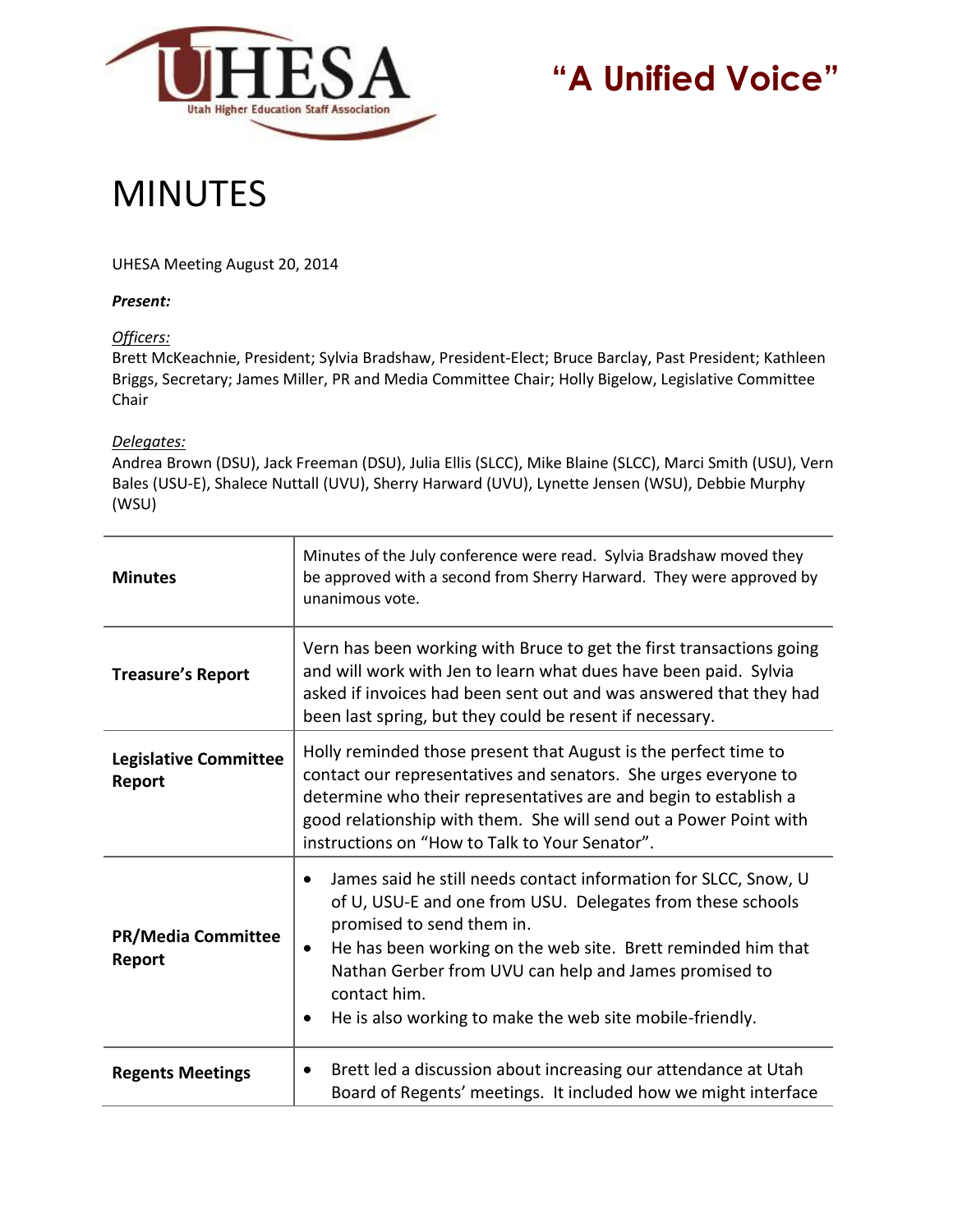|                            | with them, and a possible liaison between us and them. He<br>mentioned that he had tried to ask those questions, but had not<br>heard back-as yet.<br>Sylvia suggested that we try speaking with the support staff.<br>٠<br>Brett said he would work as many avenues as necessary.<br>Bruce endorsed the liaison idea and added how important it<br>$\bullet$<br>would be to get the staff at each institution involved in the<br>meetings when they visit their schools, shaking hands, etc.<br>Brett promised to send out a schedule of the Regents' meetings<br>٠<br>to the UHESA Board and a schedule of our meeting to the<br>Regents He encouraged everyone to be thinking about ways to<br>tie the two groups together.<br>Bruce asked what happened at the Board of Regents' last<br>٠<br>meeting held August 19 and was answered that it was mainly<br>about the SLCC presidential search and to announce the new<br>president.<br>Upcoming meetings will be held on<br>$\bullet$<br>September 26, 2014 at Utah State University,<br>$\circ$<br>November 14, 2014 at Utah Valley University,<br>$\circ$<br>January 24, 2015 at the University of Utah,<br>$\circ$<br>March 27, 2015 at Dixie State University, and<br>$\circ$<br>May 15, 2015 at Salt Lake Community College.<br>O |
|----------------------------|---------------------------------------------------------------------------------------------------------------------------------------------------------------------------------------------------------------------------------------------------------------------------------------------------------------------------------------------------------------------------------------------------------------------------------------------------------------------------------------------------------------------------------------------------------------------------------------------------------------------------------------------------------------------------------------------------------------------------------------------------------------------------------------------------------------------------------------------------------------------------------------------------------------------------------------------------------------------------------------------------------------------------------------------------------------------------------------------------------------------------------------------------------------------------------------------------------------------------------------------------------------------------------------------|
| <b>Topical Discussions</b> | Brett reminded the Board that when we met in July we talked<br>about discussing specific topics during each meeting. The topic<br>for this meeting was to be "staff opening socials, convocations,<br>etc."<br>He then led a discussion, asking questions such as "How do we<br>document these discussions?", "How do we share the<br>information?" and "Who will be documenting them?"<br>This could be similar to the data Lynette gathered from each<br>school last year via a Google Spreadsheet.<br>Sylvia suggested sharing the information gathered with the staff<br>٠<br>at each institution. This would be a good way to make contact<br>with the staff on our own campus at the beginning of each<br>semester.<br>It was suggested that a Google Form may work well for<br>gathering the information, which could then then be transferred<br>to a spreadsheet on Google Drive.<br>Lynette suggested using Google Forms for gathering the                                                                                                                                                                                                                                                                                                                                        |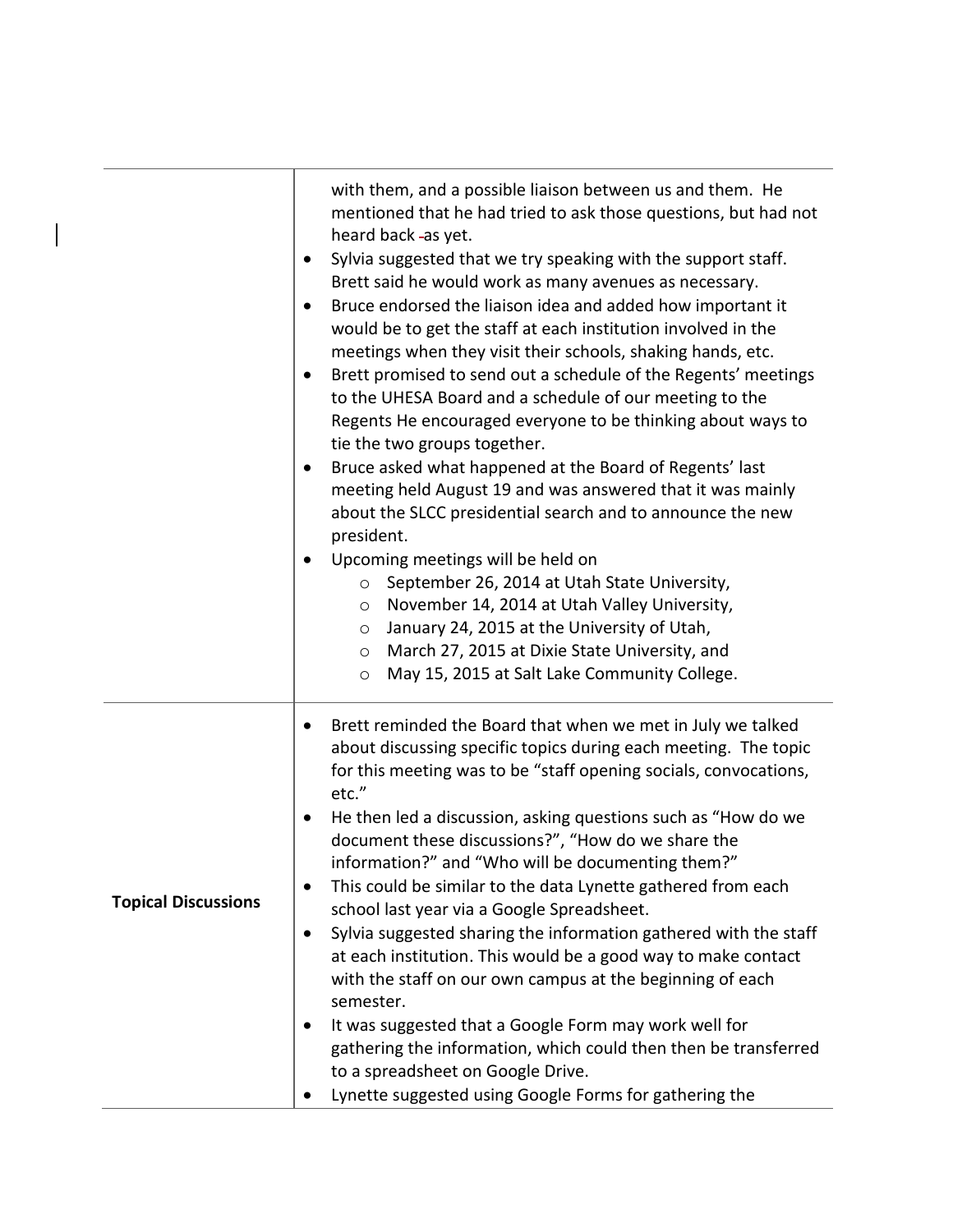|                    | information, then discussing it at the meeting. Then Kathleen<br>could summarize it and share it.<br>At this point in the meeting Kathleen called for a response from<br>٠<br>each school, gathering some information-, but not universally<br>from everyone. [Ed. Note: The discussion kind of morphed into<br>campus news.]<br>Andrea suggested that we use Google Forms to recap this<br>٠<br>month's discussion, then again to gather information on next<br>month's topic.<br>It was decided that the topic for next month will be<br>$\bullet$<br>compensation.                                                                                                                                                                                                                                                                                                                                                                                                                                                                                                                                                                                                                                                                                                                                                                                                                                                                                                                                                                                                                                                                                                                                                                                                                                                                                                                            |
|--------------------|--------------------------------------------------------------------------------------------------------------------------------------------------------------------------------------------------------------------------------------------------------------------------------------------------------------------------------------------------------------------------------------------------------------------------------------------------------------------------------------------------------------------------------------------------------------------------------------------------------------------------------------------------------------------------------------------------------------------------------------------------------------------------------------------------------------------------------------------------------------------------------------------------------------------------------------------------------------------------------------------------------------------------------------------------------------------------------------------------------------------------------------------------------------------------------------------------------------------------------------------------------------------------------------------------------------------------------------------------------------------------------------------------------------------------------------------------------------------------------------------------------------------------------------------------------------------------------------------------------------------------------------------------------------------------------------------------------------------------------------------------------------------------------------------------------------------------------------------------------------------------------------------------|
| <b>Campus News</b> | U of U (Holly)- $-$ They have a catered lunch the month before the<br>1 <sup>st</sup> meeting of the year for the staff associations. They also have<br>an Employee Appreciation Day in Rice Eccles Stadium, with the<br>committee's job being to get money for staff scholarships.<br>There they have vendors, tables from internal and external<br>groups, games, food, music and a free book from the library.<br>USU (Marci) - They have a luncheon for all Professional Staff<br>٠<br>Association members once a year with other events throughout<br>the year, including swim night, etc.<br>WSU (Debbie) - The Monday before fall semester begins, the<br>٠<br>University provides breakfast for all faculty and staff. The<br>University President addresses everyone; a drawing is held for<br>prizes with the grand prize being a weekend condo stay in Park<br>City. This allows the staff association to introduce their chairs,<br>talk to staff. The colleges then hold their own meetings.<br>UVU (Shalece) - Their opening social was a staff fall forum<br>٠<br>where they were served a small breakfast and President Holland<br>spoke. Brett also spoke about all the different types of staff at<br>UVU and then wrapped it up with a visit from the school mascot.<br>DSU (Sylvia) - There is an opening meeting for all employees<br>that includes introductions of new employees. The staff are<br>involved. The Classified Staff Association did have an opening<br>breakfast for their Board. September's meetings will be<br>combined with the Classified Staff and Exempt Staff meeting for<br>the first hour, using the games from the July UHESA conference,<br>then splitting into their own meetings for the second hour. The<br>Exempt Staff Association will have an opening luncheon in the<br>fall for their staff, talking about why we're here, getting the |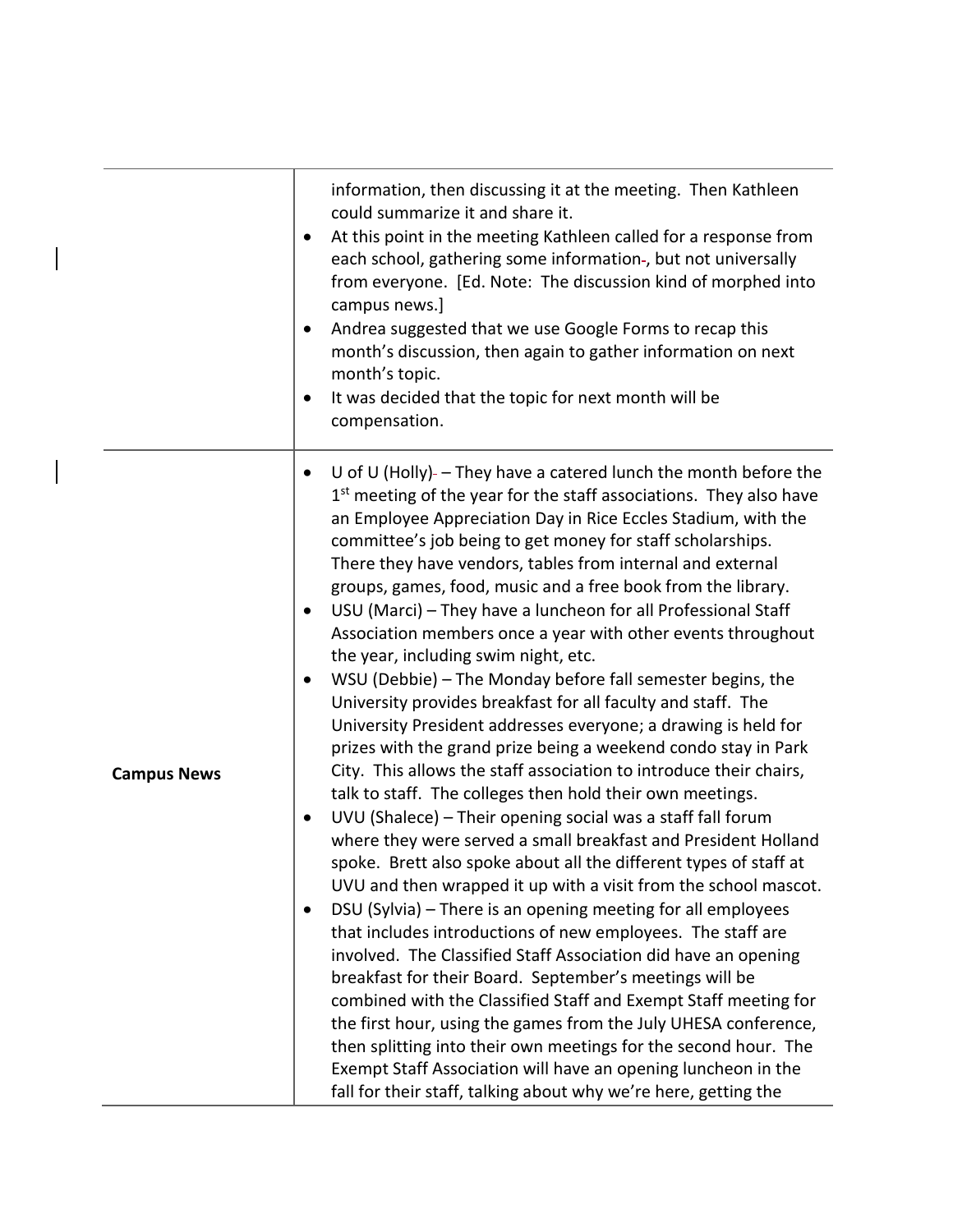word out about the benefits of involvement.

| for the best. They were judged, but it was hard to choose<br>because all centerpieces were very good. An inexpensive meal<br>was served. They had asked for an additional 1/2 hour for lunch<br>on those days. Bruce thought their budget was around \$1,200<br>for about 750 employees, but wasn't sure what will happen in<br>the future.<br>SLCC (Mike) - They recently held a Staff Commencement<br>Meeting, speaking about last year's achievements, including the<br>community engagement system (Banner) where they can<br>volunteer, logging 60 hours since July. They have implemented a<br>2-year tuition program for continuing education up to \$2,000<br>per year per employee. They have already spent \$58,000 on this<br>program. The Interim President welcomed everyone in<br>yesterday's [August 19, 2014] meeting with faculty and staff,<br>then they all met in the arena and broke for lunch.<br>Departmental meetings followed. The staff board will have a<br>retreat on September 4, 2014 to plan the President's Forums<br>and bi-monthly brown bag lunches. They are working on the<br>clean air initiatives which provides additional bus stops and lines<br>between the various SLCC campuses. It is working fairly well.<br>USU-E (Vern) - They have a "Welcome Back" breakfast for<br>faculty and staff combined, recognizing new employees and<br>presenting the "Staff of the Year" award. It's a pretty big deal<br>with \$1,000 cash and a plaque. |  |
|----------------------------------------------------------------------------------------------------------------------------------------------------------------------------------------------------------------------------------------------------------------------------------------------------------------------------------------------------------------------------------------------------------------------------------------------------------------------------------------------------------------------------------------------------------------------------------------------------------------------------------------------------------------------------------------------------------------------------------------------------------------------------------------------------------------------------------------------------------------------------------------------------------------------------------------------------------------------------------------------------------------------------------------------------------------------------------------------------------------------------------------------------------------------------------------------------------------------------------------------------------------------------------------------------------------------------------------------------------------------------------------------------------------------------------------------------------------------------------------|--|
| Sylvia addressed a concern she has with the management of the<br>Title IX Clery Act, reporting that it was first posted under the DSU<br>H.R. office, then moved to Student Services. She asked what other<br><b>Title IX Clery Act</b><br>schools were doing.<br>SUU - doesn't have that officer yet<br>WSU - Lynette would have to research it, but thinks it should                                                                                                                                                                                                                                                                                                                                                                                                                                                                                                                                                                                                                                                                                                                                                                                                                                                                                                                                                                                                                                                                                                                 |  |